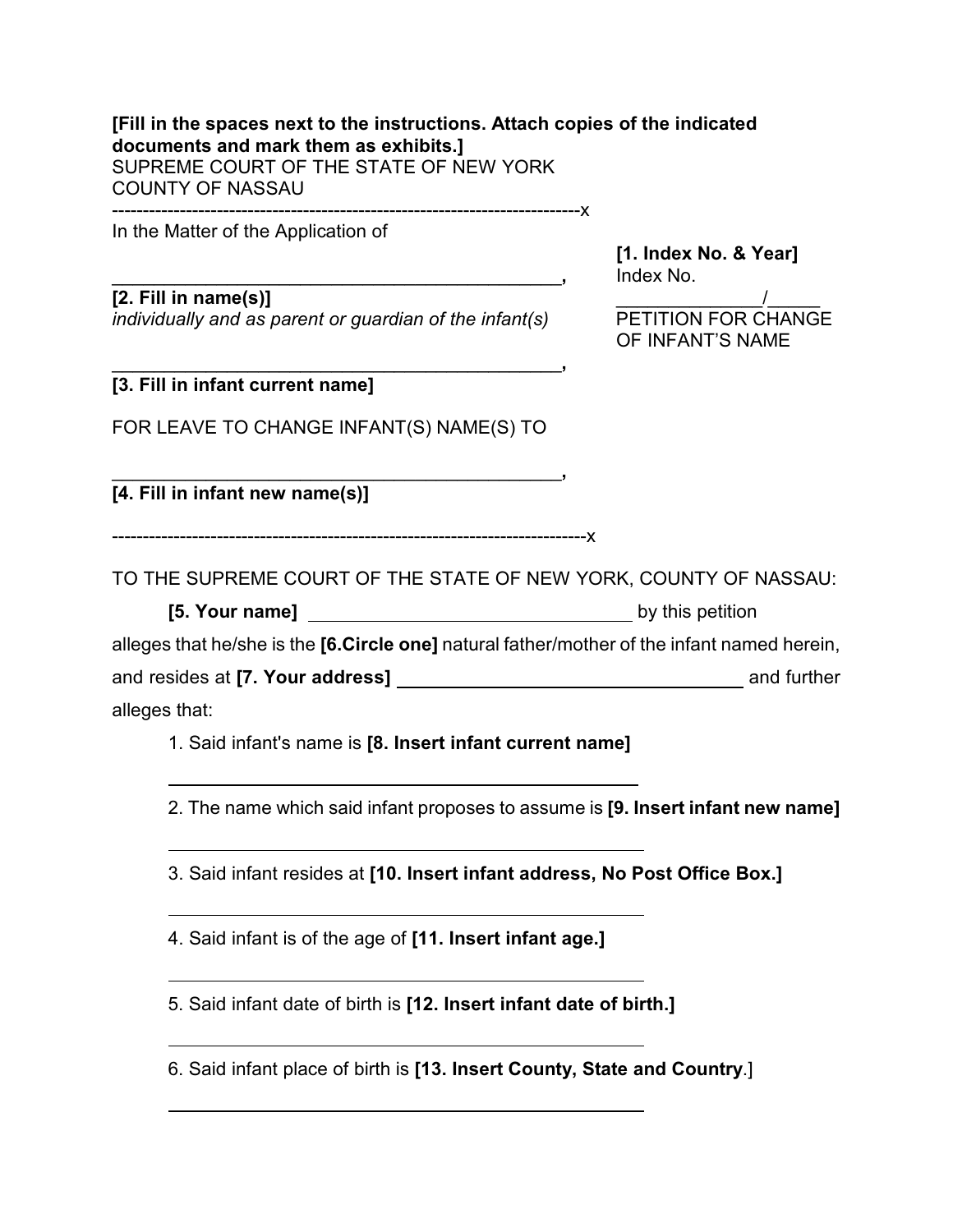7. Select One **[14. Select one.]**

 $\bigcup$  Said infant is a citizen of the United States. Said infant is a legal resident of the United States.

8. Said infant is single and has never been married.

9. Said infant has never been convicted of a crime.

10. There are no judgments or liens of record against said infant nor against any property in his/her name. No action or proceeding is pending to which said infant is a party. Said infant has never been adjudicated a bankrupt. In fact, no proceeding in bankruptcy has ever been instituted by or against said infant in any court or before any officer of the state or of the United States, nor has said infant at any time made an assignment for the benefit of creditors. There are no claims, demands, liabilities or obligations on a written instrument or otherwise against said infant or to which said infant is a party. Said infant has no creditors and no person will be adversely affected nor prejudiced in any way by the proposed change of name.

11. The grounds of this application are as follows: **[15. Explain your reasons for the application. Attach additional pages if necessary]**

 $\overline{a_1}$  , and the contribution of the contribution of the contribution of the contribution of the contribution of the contribution of the contribution of the contribution of the contribution of the contribution of the

 $\overline{\phantom{a}}$  , and the contribution of the contribution of the contribution of the contribution of the contribution of the contribution of the contribution of the contribution of the contribution of the contribution of the

 $\mathcal{L}_\mathcal{L} = \{ \mathcal{L}_\mathcal{L} = \{ \mathcal{L}_\mathcal{L} = \{ \mathcal{L}_\mathcal{L} = \{ \mathcal{L}_\mathcal{L} = \{ \mathcal{L}_\mathcal{L} = \{ \mathcal{L}_\mathcal{L} = \{ \mathcal{L}_\mathcal{L} = \{ \mathcal{L}_\mathcal{L} = \{ \mathcal{L}_\mathcal{L} = \{ \mathcal{L}_\mathcal{L} = \{ \mathcal{L}_\mathcal{L} = \{ \mathcal{L}_\mathcal{L} = \{ \mathcal{L}_\mathcal{L} = \{ \mathcal{L}_\mathcal{$ 

\_\_\_\_\_\_\_\_\_\_\_\_\_\_\_\_\_\_\_\_\_\_\_\_\_\_\_\_\_\_\_\_\_\_\_\_\_\_\_\_\_\_\_\_\_\_\_\_\_\_\_\_\_\_\_\_\_\_\_\_\_\_\_\_\_\_

 $\overline{a_1}$  , and the contribution of the contribution of the contribution of the contribution of the contribution of the contribution of the contribution of the contribution of the contribution of the contribution of the

\_\_\_\_\_\_\_\_\_\_\_\_\_\_\_\_\_\_\_\_\_\_\_\_\_\_\_\_\_\_\_\_\_\_\_\_\_\_\_\_\_\_\_\_\_\_\_\_\_\_\_\_\_\_\_\_\_\_\_\_\_\_\_\_\_\_\_\_\_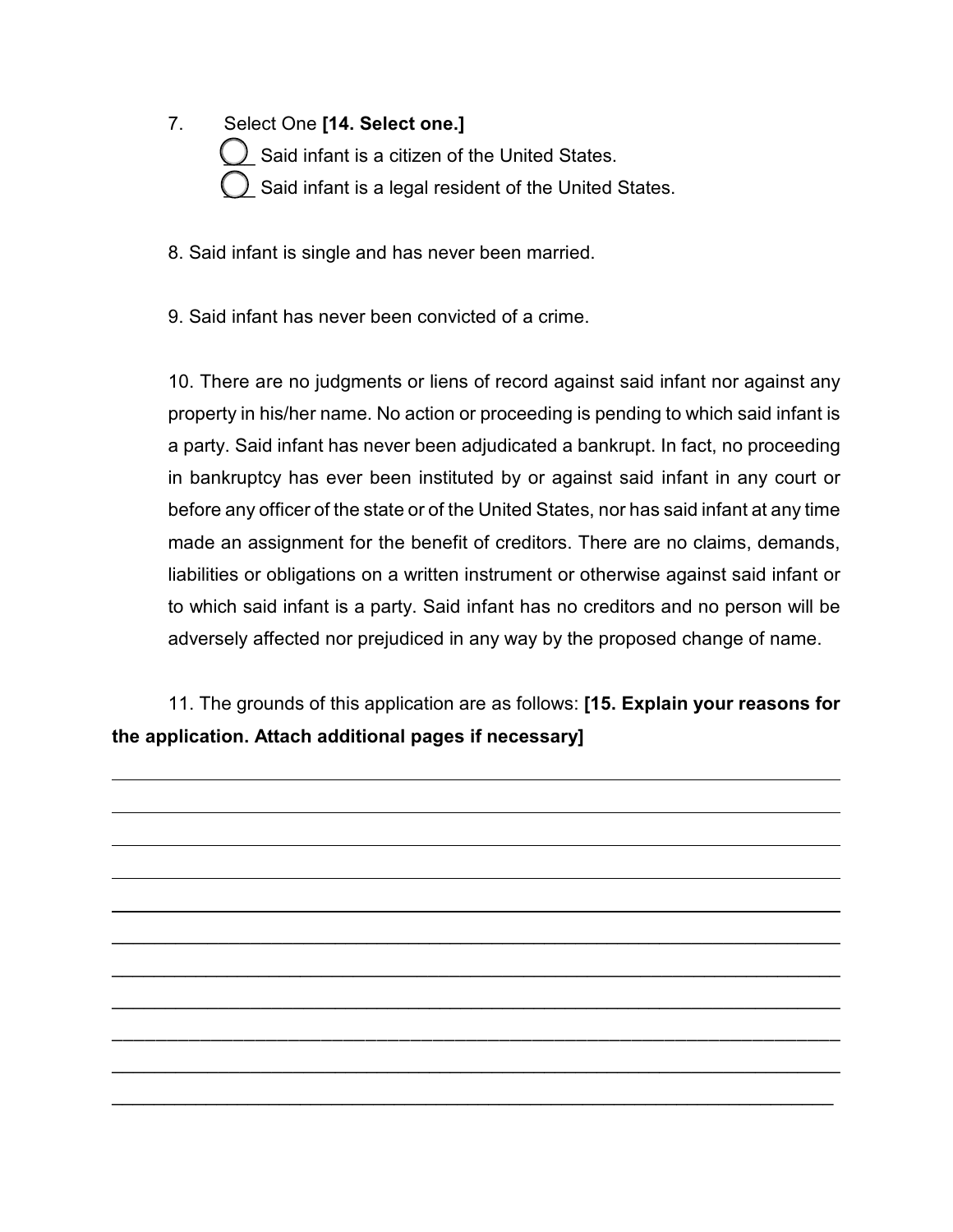12. Consent of the necessary parties has been obtained **[16. If there is no consent, you must state what diligent efforts have been made to locate the absent parent; additionally you must detail how long it has been since the absent parent has had any contact with the child; further, you must detail what, if any child support is being paid by the absent parent]**

13. No previous application has been made for this relief before this or any other court of competent jurisdiction.

\_\_\_\_\_\_\_\_\_\_\_\_\_\_\_\_\_\_\_\_\_\_\_\_\_\_\_\_\_\_\_\_\_\_\_\_\_\_\_\_\_\_\_\_\_\_\_\_\_\_\_\_\_\_\_\_\_\_\_\_\_\_\_\_\_\_\_\_\_

 $\overline{a_1}$  , and the contribution of the contribution of the contribution of the contribution of the contribution of the contribution of the contribution of the contribution of the contribution of the contribution of the

 $\mathcal{L}_\text{max}$  , and the contribution of the contribution of the contribution of the contribution of the contribution of the contribution of the contribution of the contribution of the contribution of the contribution of t

 $\overline{\phantom{a}}$  , and the contract of the contract of the contract of the contract of the contract of the contract of the contract of the contract of the contract of the contract of the contract of the contract of the contrac

\_\_\_\_\_\_\_\_\_\_\_\_\_\_\_\_\_\_\_\_\_\_\_\_\_\_\_\_\_\_\_\_\_\_\_\_\_\_\_\_\_\_\_\_\_\_\_\_\_\_\_\_\_\_\_\_\_\_\_\_\_\_\_\_\_\_\_\_\_

\_\_\_\_\_\_\_\_\_\_\_\_\_\_\_\_\_\_\_\_\_\_\_\_\_\_\_\_\_\_\_\_\_\_\_\_\_\_\_\_\_\_\_\_\_\_\_\_\_\_\_\_\_\_\_\_\_\_\_\_\_\_\_\_\_\_\_\_\_

WHEREFORE, your petitioner respectfully prays that an order be granted permitting said Infant to assume the name of **[17. Insert infant new name]**

**[18. Date and County papers are signed in]**

Dated: \_\_\_\_\_\_\_\_\_\_\_\_\_\_\_\_\_\_\_\_\_\_\_\_\_\_\_, New York

 $\,$ , 20 $\,$ 

<u>. Andreas Andreas Andreas Andreas Andreas Andreas Andreas Andreas Andreas Andreas Andreas Andreas Andreas And</u>

l Petitioner Signature **[19. Your signature]**

l Print Petitioner Name **[20. Print Your Name]**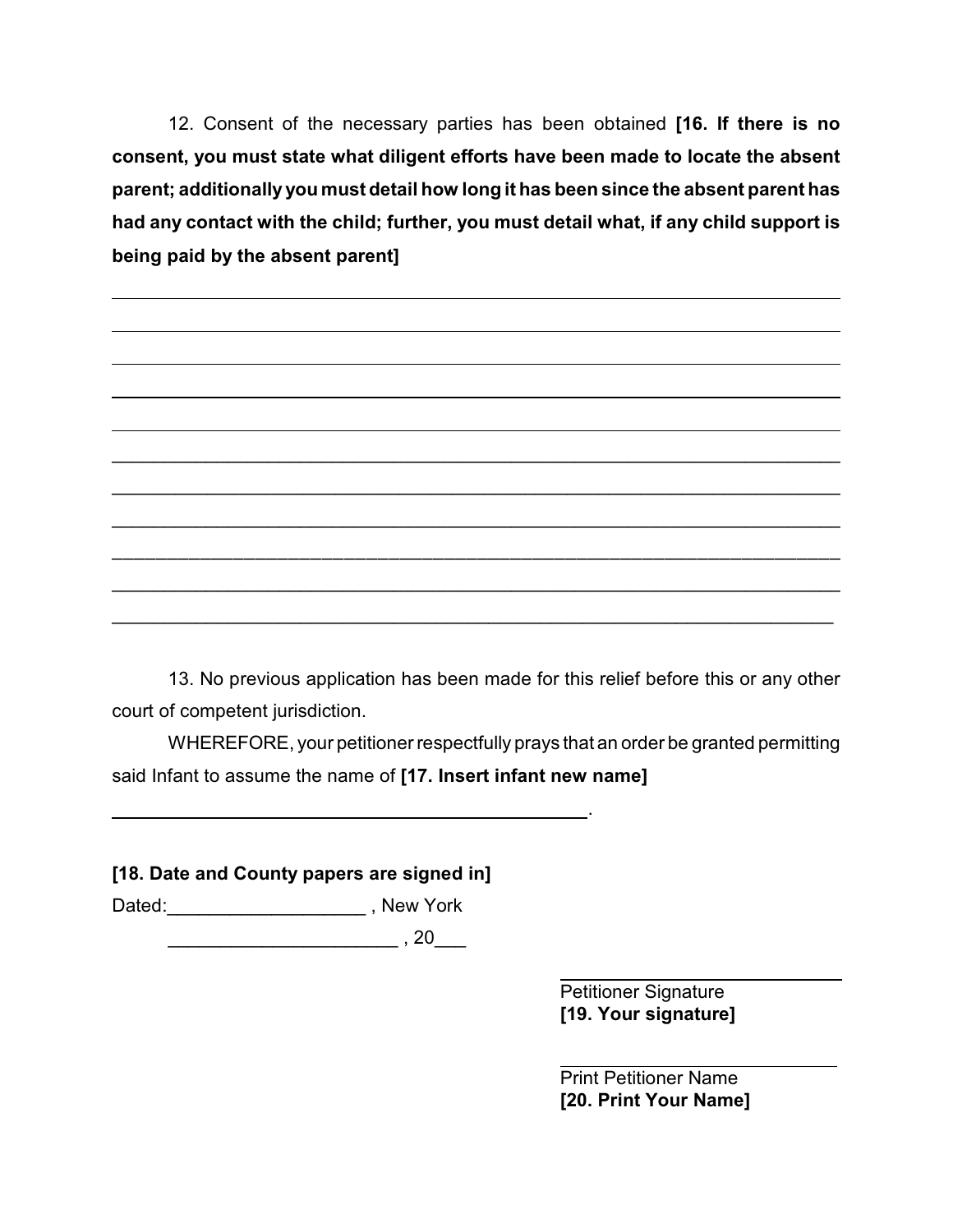| [Fill in the spaces next to the instructions.]                                         |                                    |                                     |
|----------------------------------------------------------------------------------------|------------------------------------|-------------------------------------|
| SUPREME COURT OF THE STATE OF NEW YORK<br><b>COUNTY OF NASSAU</b>                      |                                    |                                     |
| In the Matter of the Application of                                                    |                                    | [21. Index No. & Year]<br>Index No. |
| $[22.$ Fill in name $(s)]$<br>-against-                                                | Petitioner(s) <sup></sup>          | /<br>VERIFICATION                   |
| $[23.$ Fill in name $(s)]$                                                             | Respondent(s)                      |                                     |
| STATE OF NEW YORK}<br>$SS.$ :<br>[24. Insert County where papers signed and notarized] |                                    |                                     |
|                                                                                        |                                    | [25. Insert Your Name], being duly  |
|                                                                                        |                                    |                                     |
| <b>Petitioner or Respondent]</b> in this matter.                                       |                                    |                                     |
| I have read the foregoing [27. Insert the name(s) of the above documents e.g.          |                                    |                                     |
|                                                                                        |                                    |                                     |
| The same are true to my knowledge, except as to matters therein stated to be alleged   |                                    |                                     |
| on information and belief and as to those matters I believe them to be true            |                                    |                                     |
|                                                                                        | [28. SIGN YOUR NAME BEFORE NOTARY] |                                     |
| Sworn to before me this<br>day of _____________________, 20 ___                        | [29. PRINT YOUR NAME]              |                                     |

Notary Public **[30. Verification must be notarized]**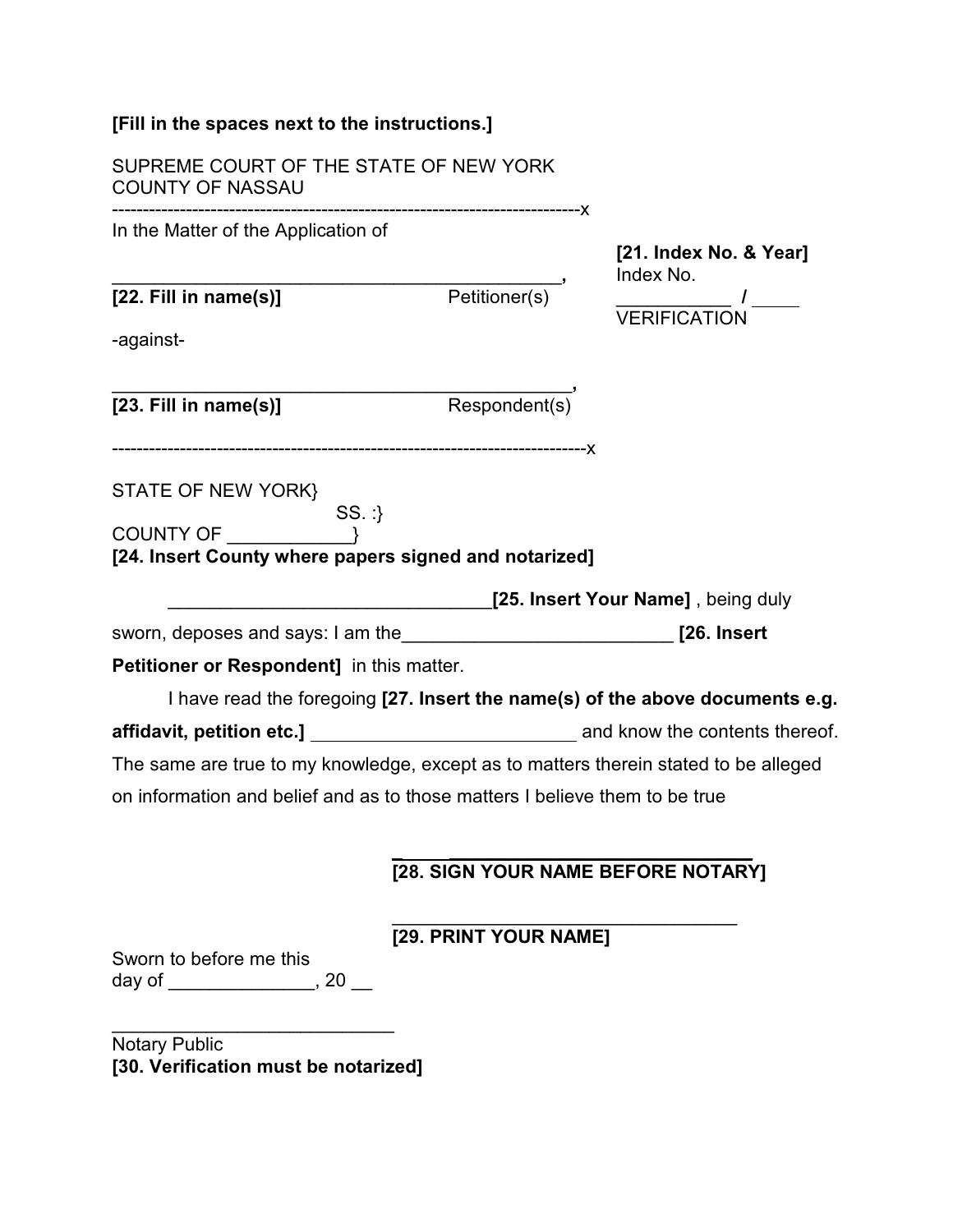#### SUPREME COURT OF THE STATE OF NEW YORK COUNTY OF NASSAU ----------------------------------------------------------------------------x

In the Matter of the Application of

**[31. Index No. & Year]** \_\_\_\_\_\_\_\_\_\_\_\_\_\_\_\_\_\_\_\_\_\_\_\_\_\_\_\_\_\_\_\_\_\_\_\_\_\_\_\_\_\_\_**,** Index No.

**[32. Fill in name(s)]**<br> *individually and as parent or quardian of the infant(s)* <br> **AFFIDAVIT OF CONSENT** *individually and as parent or guardian of the infant(s)* 

OF NON-PETITIONING \_\_\_\_\_\_\_\_\_\_\_\_\_\_\_\_\_\_\_\_\_\_\_\_\_\_\_\_\_\_\_\_\_\_\_\_\_\_\_\_\_\_\_**,** PARENT

**[33. Fill in infant current name]**

FOR LEAVE TO CHANGE INFANT(S) NAME(S) TO

\_\_\_\_\_\_\_\_\_\_\_\_\_\_\_\_\_\_\_\_\_\_\_\_\_\_\_\_\_\_\_\_\_\_\_\_\_\_\_\_\_\_\_**, [34. Fill in infant new name(s)]** 

-----------------------------------------------------------------------------x

STATE OF NEW YORK}

SS. :} COUNTY OF \_\_\_\_\_\_\_\_\_\_\_\_}

**[35. Insert County where papers signed and notarized]**

I, \_\_\_\_\_\_\_\_\_\_\_\_\_\_\_\_\_\_\_\_\_\_\_\_\_\_\_\_\_\_\_**[36. Insert Name of parent who is not**

**the petitioner]** , being duly sworn, deposes and says: I am the parent (natural guardian) of the infant in the within proceeding. I have read the foregoing petition for change of infants name of **[37. Insert the name(s) of the petitioner]**  and joins in the prayer for relief and consents thereto.

> \_\_\_\_\_\_\_\_\_\_\_\_\_\_\_\_\_\_\_\_\_\_\_\_\_\_\_ **[38. Signature of Non-petitioning Parent]**

\_\_\_\_\_\_\_\_\_\_\_\_\_\_\_\_\_\_\_\_\_\_\_\_\_\_\_

 $\overline{\phantom{a}}$  , which is a set of the set of the set of the set of the set of the set of the set of the set of the set of the set of the set of the set of the set of the set of the set of the set of the set of the set of th

\_\_\_\_\_\_\_\_\_\_\_\_\_\_\_\_\_\_\_\_\_\_\_\_\_\_\_\_\_\_\_\_\_ **[39. Print Name of Non-petitioning Parent]**

Sworn to before me this day of \_\_\_\_\_\_\_\_\_\_\_\_\_\_\_, 20 \_\_

Notary Public **[40. Affidavit must be notarized]**

\_\_\_\_\_\_\_\_\_\_\_\_\_\_\_\_\_\_\_\_\_\_\_\_\_\_\_